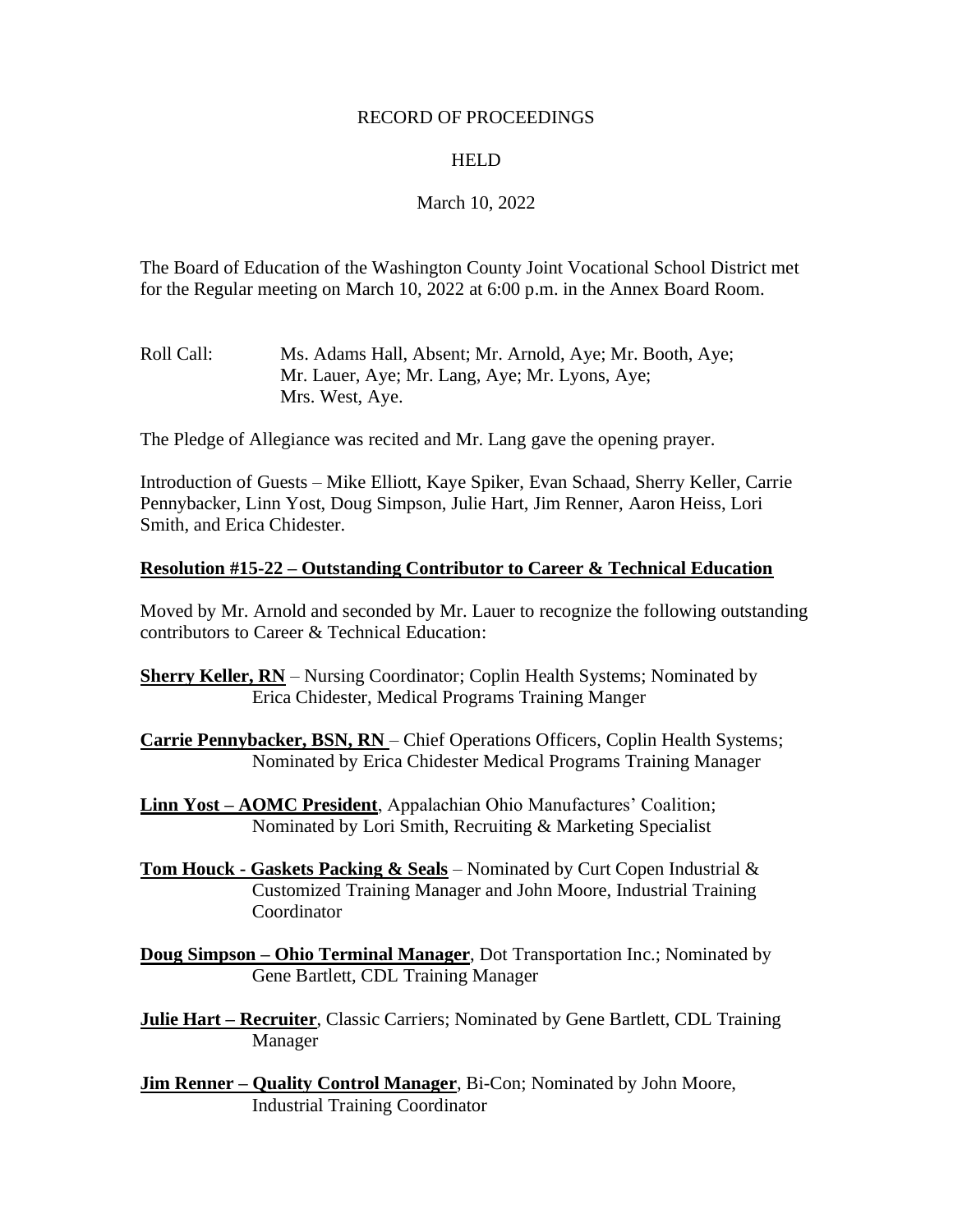Page 6331 Minutes – Washington County JVS District March 10, 2022

|                             | <b>Blake Wise – Recruiting Specialist</b> , Bi-Con; Nominated by John Moore, Industrial |
|-----------------------------|-----------------------------------------------------------------------------------------|
| <b>Training Coordinator</b> |                                                                                         |

Roll Call: Ms. Adams Hall, Absent; Mr. Arnold, Aye; Mr. Booth, Aye; Mr. Lauer, Aye; Mr. Lang, Aye; Mr. Lyons, Aye; Mrs. West, Aye. President West declared the resolution adopted.

Treasurer's Report and Business

a. Financial Update

## **Resolution #16-22**

Moved by Mr. Lyons and seconded by Mr. Booth to approve the following consent agenda items:

- a. Waive the reading and approve the minutes of the regular meeting of February 10, 2022.
- b. Approve the Financial Report by fund/special cost center, check register, bank reconciliation, and record of cash and investments for the month of February 2022.
- c. Approve removal of stale dated checks:

| Check #108004 Morphotrust            | \$86.50 | 10/26/2021 |
|--------------------------------------|---------|------------|
| Check #108005 West Virginia Division | \$61.25 | 10/26/2021 |
| Check #107676 Madison McKenzie       | \$25.00 | 08/30/2021 |

d. Adopt amounts and rates set by the County Budget Commission for 2022-2023 below: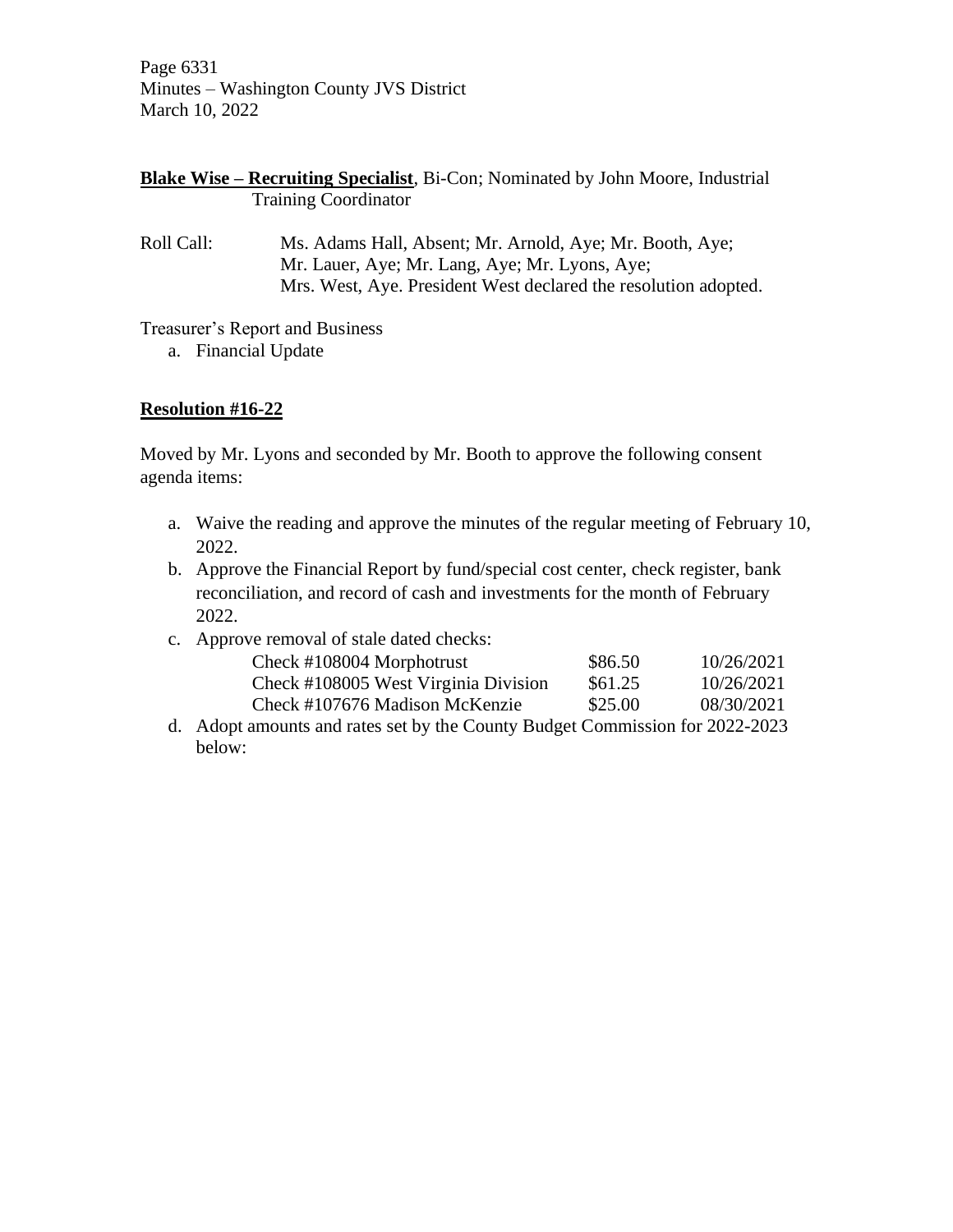Page 6332 Minutes – Washington County JVS District March 10, 2022

#### **SCHEDULE A**

#### SUMMARY OF AMOUNTS REQUESTED FROM GENERAL PROPERTY TAX APPROVED BY BUDGET COMMISSION, AND COUNTY AUDITOR'S ESTIMATED TAX RATES

|                      |                  |                              | County         | County      |
|----------------------|------------------|------------------------------|----------------|-------------|
|                      |                  |                              | Auditor's      | Auditor's   |
|                      | Amounts to be    | Amounts to be                | Estimate of    | Estimate of |
| <b>FUND</b>          | Derived from     | Derived from                 | Rate to be     | Rate to be  |
|                      | Levies Inside 10 | Levies Outside 10            | $Level -$      | $Level -$   |
|                      | Mill Limitation  | Mill Limitation <sup>*</sup> | Inside 10 Mill | Outside 10  |
|                      |                  |                              | Limit          | Mill Limit  |
| Sinking Fund         |                  |                              |                |             |
| Bond Retirement Fund |                  |                              |                |             |
| Classroom Facilities |                  |                              |                |             |
| General Fund         |                  | 2,923,600                    |                | 1.80        |
| Emergency Fund       |                  |                              |                |             |
| Total                |                  | 2,923,600                    |                | 1.80        |

#### **SCHEDULE B**

#### LEVIES OUTSIDE 10 MILL LIMITATION, EXCLUSIVE OF DEBT LEVIES

|                                                          |                  | County                   |
|----------------------------------------------------------|------------------|--------------------------|
|                                                          |                  |                          |
|                                                          |                  | Auditor's                |
|                                                          |                  | Estimate of              |
|                                                          | Maximum Rate     | Yield of Levy            |
| <b>FUND</b>                                              | Authorized to be | (Carry to                |
|                                                          | Levied           | Schedule A.              |
|                                                          |                  | Column $II$ <sup>*</sup> |
|                                                          |                  |                          |
| Current Expense levy authorized by voter on 12/09/69 for | .40              | 649,690                  |
| not to exceed continuing years                           |                  |                          |
|                                                          |                  |                          |
| Current Expense levy authorized by voter on 11/06/73 for | .90              | 1,461,800                |
| not to exceed continuing years                           |                  |                          |
| Current Expense levy authorized by voter on 11/04/80 for | .50              | 812,110                  |
| not to exceed continuing years                           |                  |                          |

Roll Call: Ms. Adams Hall, Absent; Mr. Arnold, Aye; Mr. Booth, Aye; Mr. Lauer, Aye; Mr. Lang, Aye; Mr. Lyons, Aye; Mrs. West, Aye. President West declared the resolution adopted.

#### Superintendent's Report and Business

- a.  $50<sup>th</sup>$  Year Open House/Alumni Reunion Thursday, April 7 from 4-7
- b. Approximately \$1.1 Million Grant Applications have been submitted and are pending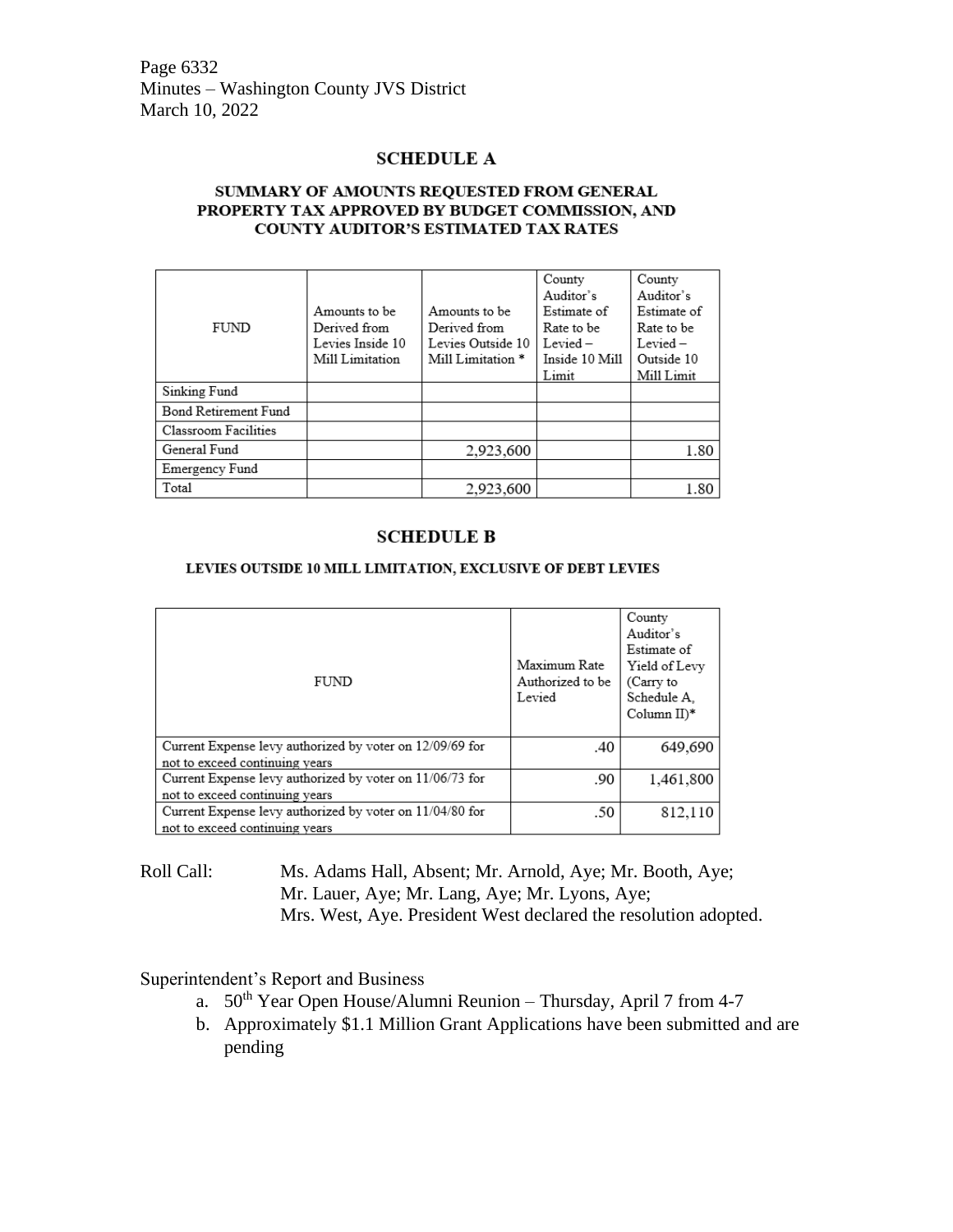Page 6333 Minutes – Washington County JVS District March 10, 2022

## **Resolution #17-22 Recognize Business Professionals of America (BPA) and SkillsUSA State Competition Qualifiers**

Moved by Mr. Lauer and seconded by Mr. Booth to adopt the following resolution:

BE IT RESOLVED, The Washington County Joint Vocational School District Board of Education commends the following students and their teachers for their participation in the following contests for the 2021-2022 school year while representing the Career Center:

| <b>NAME</b>               | <b>PLACEMENT</b>         | <b>CONTEST</b>             |  |
|---------------------------|--------------------------|----------------------------|--|
| Jadon Scarbrough          | $2nd$ Place              | <b>Construction Wiring</b> |  |
| Landan Tefft              | <b>Straight to State</b> | Diesel Truck               |  |
| Nathan Heft               | <b>Straight to State</b> | <b>Heavy Equipment</b>     |  |
| David Simpson             | <b>Straight to State</b> | <b>Heavy Equipment</b>     |  |
| <b>Andrew Hawkins</b>     | $1st$ Place              | Masonry                    |  |
| <b>Bishop Blankenship</b> | 3rd Place                | <b>Motor Controls</b>      |  |
| Cierra Cook               | $1st$ Place              | First Aid/CPR              |  |
| Evan Vowls                | <b>Straight to State</b> | <b>Medical Terminology</b> |  |
| Julie Hartline            | <b>Straight to State</b> | <b>Prepared Speech</b>     |  |
| Kiera Starcher            | <b>Straight to State</b> | <b>Basic Health Care</b>   |  |
| Samantha McGee            | <b>Straight to State</b> | <b>Nurse Assisting</b>     |  |
| Kylie Lamm                | <b>Straight to State</b> | <b>Medical Math</b>        |  |

#### **SkillsUSA – State Competition Qualifiers**

| <b>TEAM:</b>      |                   |                       |
|-------------------|-------------------|-----------------------|
| Lydia Hostottle   | Straight to State | Health Knowledge Bowl |
| Reagan Salamonsen | Straight to State | Health Knowledge Bowl |
| Hannah Pomroy     | Straight to State | Health Knowledge Bowl |
| Meghan Nash       | Straight to State | Health Knowledge Bowl |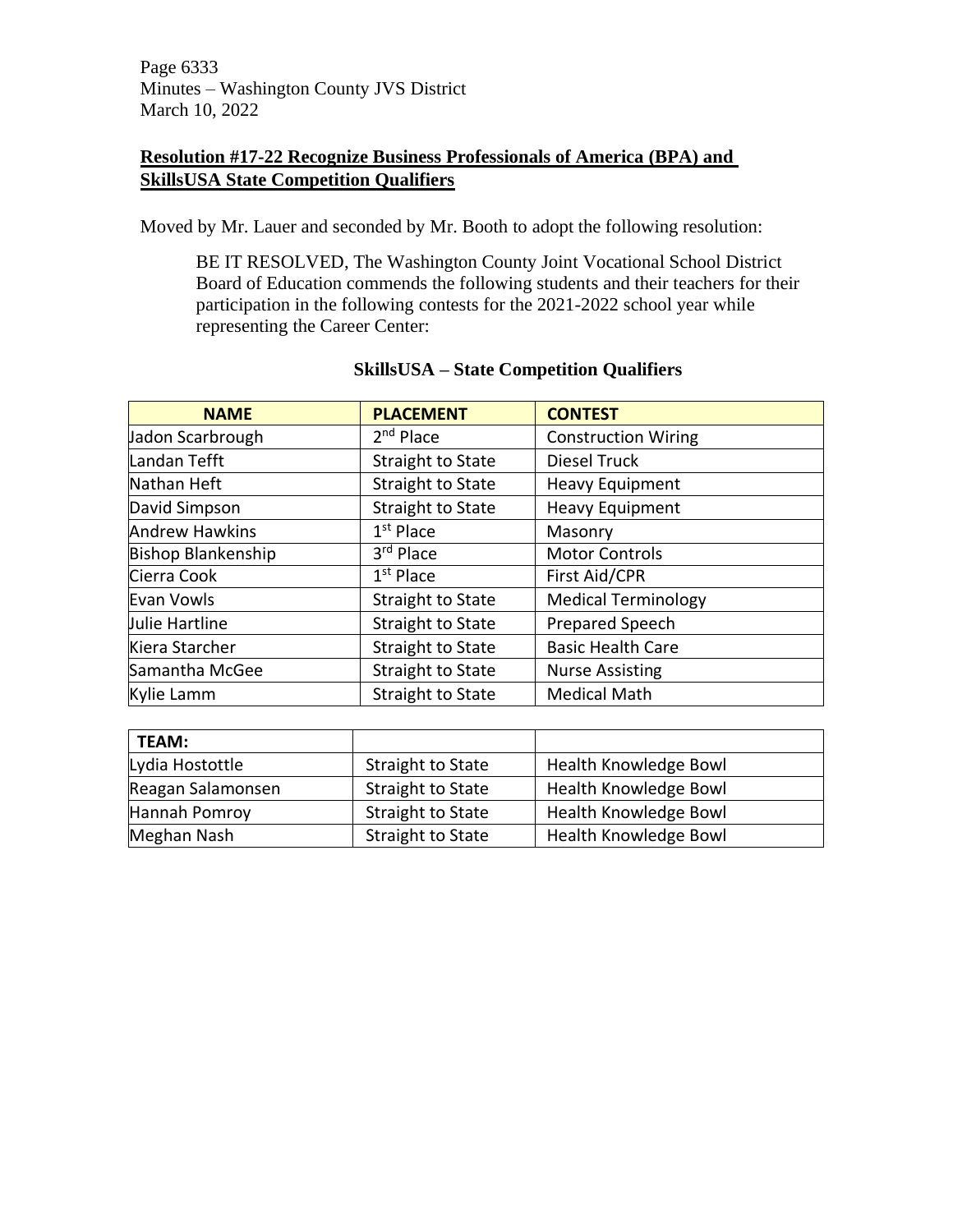Page 6334 Minutes – Washington County JVS District March 10, 2022

#### **Business Professionals of America State Competition Qualifiers**

| <b>NAME</b>          | <b>PLACEMENT</b>      | <b>CONTEST</b>                     |  |
|----------------------|-----------------------|------------------------------------|--|
| Jacob Tice           | $1st$ Place           | 240 Database Applications          |  |
| <b>Andrew Smith</b>  | 2 <sup>nd</sup> Place | 240 Database Applications          |  |
| Gage Gibbs           | 2 <sup>nd</sup> Place | 300 Computer Network Technology    |  |
| Caden Handschumacher | 2 <sup>nd</sup> Place | 320 Computer Security              |  |
| Carrissa Sprigg      | 2 <sup>nd</sup> Place | 400 Fundamental Desktop Publishing |  |
| <b>Breanna Hill</b>  | $1st$ Place           | 405 Fundamentals of Web Design     |  |
| Lyanna Smith         | $1st$ Place           | 410 Graphic Design Promotion       |  |
| Kiersten Warden      | $1st$ Place           | 415 Advanced Desktop Publishing    |  |
| Arianna Hartman      | 2 <sup>nd</sup> Place | 415 Advanced Desktop Publishing    |  |
| <b>Samuel Casto</b>  | 1 <sup>st</sup> Place | 420 Digital Media Production       |  |
| <b>TEAM:</b>         |                       |                                    |  |
| Morgan Caltrider     | $1st$ Place           | 430 Video Production Team          |  |
| <b>Kelly Prim</b>    | $1st$ Place           | 430 Video Production Team          |  |
| Chase Sloan          | $1st$ Place           | 430 Video Production Team          |  |
| Ashton Treadway      | 1 <sup>st</sup> Place | 430 Video Production Team          |  |
| TEAM:                |                       |                                    |  |
| Kylie Barth          | $1st$ Place           | 435 Website Design Team            |  |
| Shawna Clark         | $1st$ Place           | 435 Website Design Team            |  |
| <b>TEAM:</b>         |                       |                                    |  |
| Levi Gregory         | $1st$ Place           | 440 Computer Animation Team        |  |
| Caden Handschumacher | $1st$ Place           | 440 Computer Animation Team        |  |
| Luke Runnion         | $1st$ Place           | 440 Computer Animation Team        |  |
| Brenden Snyder       | $1st$ Place           | 440 Computer Animation Team        |  |
| <b>Kenzie Smith</b>  | $1st$ Place           | 520 Advanced Interview Skills      |  |
| Maeghan O'Neill      | 2 <sup>nd</sup> Place | 525 Extemporaneous Speech          |  |
| Lillian Bowe         | $1st$ Place           | 545 Prepared Speech                |  |

Roll Call: Ms. Adams Hall, Absent; Mr. Arnold, Aye; Mr. Booth, Aye; Mr. Lauer, Aye; Mr. Lang, Aye; Mr. Lyons, Aye; Mrs. West, Aye. President West declared the resolution adopted.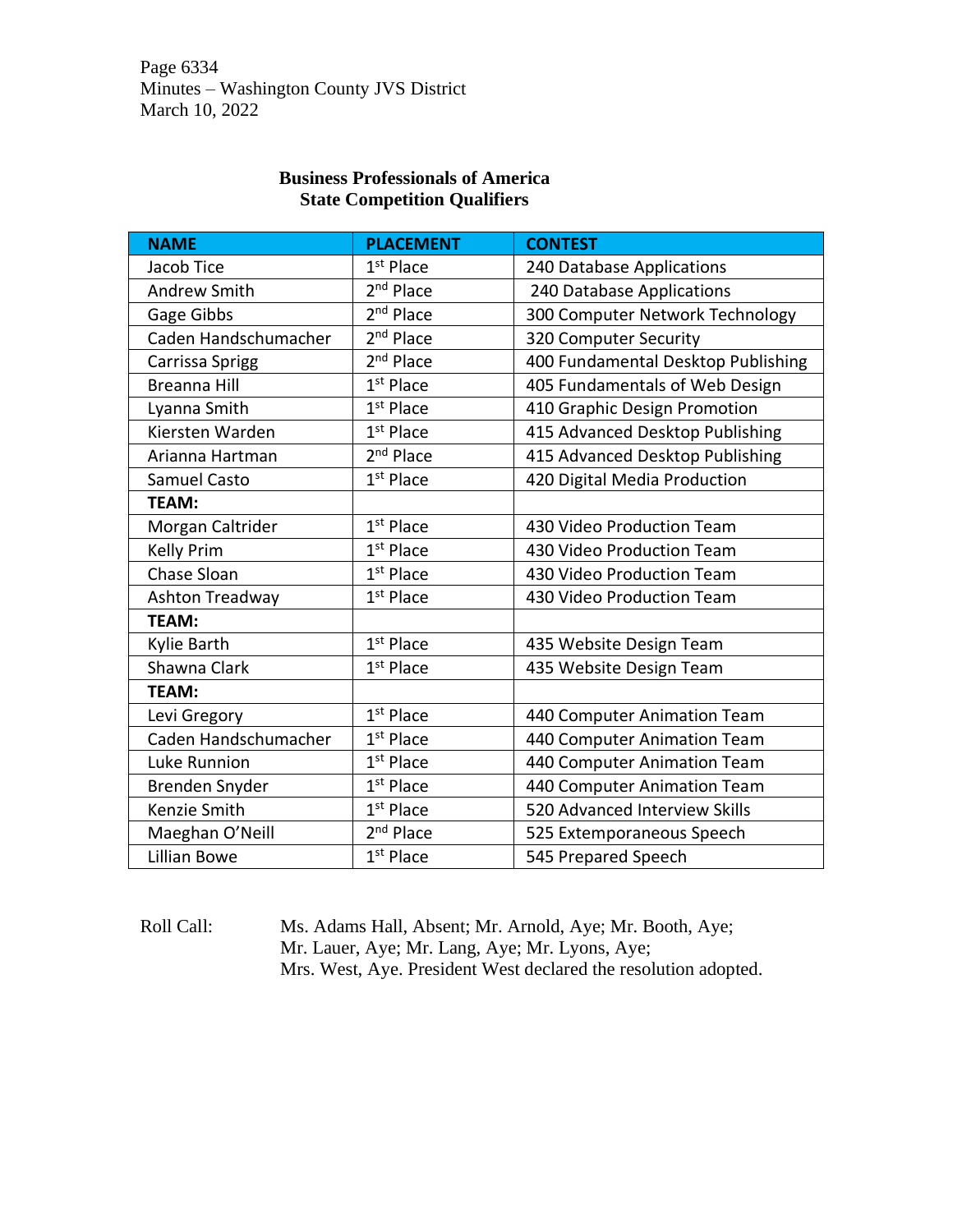Page 6335 Minutes – Washington County JVS District March 10, 2022

### **Resolution #18-22**

Moved by Mr. Arnold and seconded by Mr. Lauer to approve the following consent agenda items:

- 1. Accept the following donations:
	- A. Marietta Health System, 401 Matthew Street, Marietta, OH 45750 donated Surgical gloves, gowns, phlebotomy tubes, Cath trays, expired saline, latexfree gloves, 18g needles, and derma flex worth \$200.00 to the Medical Assistant and Surgical Technologist programs.
	- B. WVU Medicine, 800 Garfield Avenue, Parkersburg, WV 26101 donated \$5,000 to the medical programs.
- 2. Employ the following part-time Adult Technical Training instructors for the year ending June 30, 2022:

| <b>Name</b>      | Area                         | Rate/Hr. | <b>Effective</b> |
|------------------|------------------------------|----------|------------------|
| *Megan Ludwig    | <b>Surgical Technologist</b> | \$23.20  | March 14, 2022   |
| *Melissa Mahaney | <b>Medical Assistant</b>     | \$22.40  | March 14, 2022   |
| Tamara O'Connor  | <b>Chemical Operator</b>     | \$32.00  | March 10, 2022   |
| Tamara O'Connor  | <b>Chemical Technician</b>   | \$32.00  | March 10, 2022   |

\*Pending BCI/FBI background checks and Ohio Department of Education license.

- 3. Employ the following substitute teacher at a rate of \$150/per day for the 2021- 2022 school year: Ronald Kyle Vlasak, pending Ohio Department of Education license.
- 4. Approve Student Supply Costs for 2022-2023. (Noted Below)
- 5. Approve overnight trip for BPA students to participate in the state competition events in Columbus, OH on March 10-11, 2022.
- Roll Call: Ms. Adams Hall, Absent; Mr. Arnold, Aye; Mr. Booth, Aye; Mr. Lauer, Aye; Mr. Lang, Aye; Mr. Lyons, Aye; Mrs. West, Aye. President West declared the resolution adopted.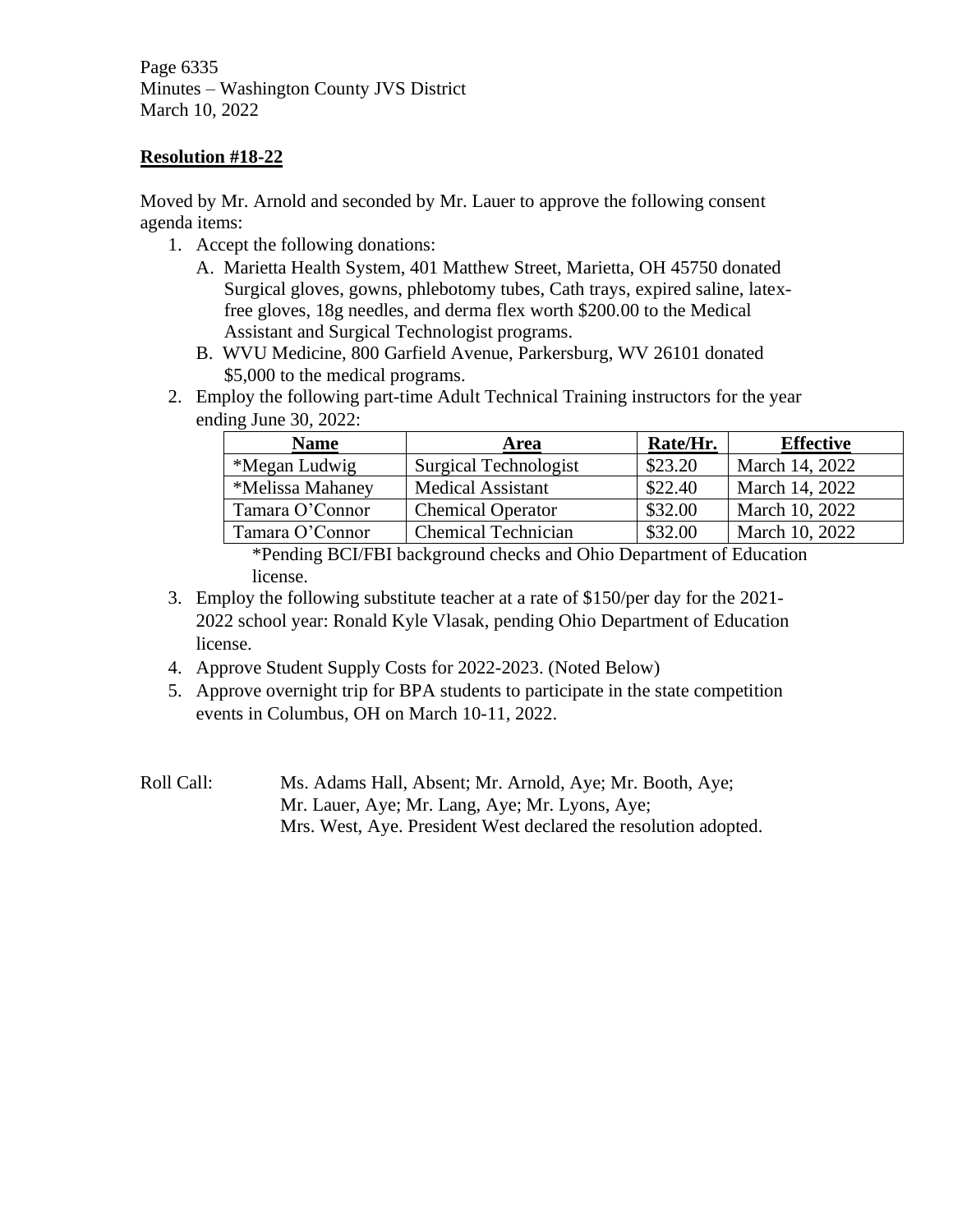| Program                          |            | Jr.    |            | Sr.    |
|----------------------------------|------------|--------|------------|--------|
| Auto Collision/Custom Paint      | Skills     | 24.00  | Skills     | 24.00  |
|                                  | Lab        | 101.00 | Lab        | 101.00 |
| Total                            |            | 125.00 |            | 125.00 |
| Auto Mechanics                   | Skills     | 24.00  | Skills     | 24.00  |
|                                  | Lab        | 86.00  | Lab        | 86.00  |
| Total                            |            | 110.00 |            | 110.00 |
| Building Technology/Carpentry    | Skills     | 24.00  | Skills     | 24.00  |
|                                  | Lab        | 0.00   | Lab        | 75.00  |
| Total                            |            | 24.00  |            | 99.00  |
| Cosmetology                      | Skills     | 24.00  | Skills     | 24.00  |
|                                  | Lab        | 243.00 | Lab        | 86.00  |
|                                  |            | 267.00 |            | 110.00 |
| Diesel Truck Mechanics           | Skills     | 24.00  | Skills     | 24.00  |
|                                  | Lab        | 82.00  | Lab        | 82.00  |
| Total                            |            | 106.00 |            | 106.00 |
| Digital Marketing                | BPA        | 23.00  | <b>BPA</b> | 23.00  |
|                                  | Lab        | 93.00  | Lab        | 93.00  |
| Total                            |            | 116.00 |            | 116.00 |
| Electricity                      | Skills     | 24.00  | Skills     | 24.00  |
|                                  | Lab        | 76.00  | Lab        | 76.00  |
| Total                            |            | 100.00 |            | 100.00 |
| Graphic Design/Video Production  | <b>BPA</b> | 23.00  | <b>BPA</b> | 23.00  |
|                                  | Lab        | 78.00  | Lab        | 78.00  |
| <b>Total</b>                     |            | 101.00 |            | 101.00 |
| Heavy Equipment                  | Skills     | 24.00  | Skills     | 24.00  |
|                                  | Lab        | 176.00 | Lab        | 176.00 |
| Total                            |            | 200.00 |            | 200.00 |
| Landscape Contr. & Turf Mgt      | FFA        | 18.00  | FFA        | 18.00  |
|                                  | Lab        | 77.00  | Lab        | 77.00  |
| <b>Total</b>                     |            | 95.00  |            | 95.00  |
| Masonry                          | Skills     | 24.00  | Skills     | 24.00  |
|                                  | Lab        | 86.00  | Lab        | 0.00   |
| Total                            |            | 110.00 |            | 24.00  |
| Medical College Prep             | Skills     | 24.00  | Skills     | 24.00  |
|                                  | Lab        | 264.00 | Lab        | 198.00 |
| <b>Total</b>                     |            | 288.00 |            | 222.00 |
| Patient Health Care              | Skills     | 24.00  | Skills     | 24.00  |
|                                  | Lab        | 330.00 | Lab        | 240.00 |
| Total                            |            | 354.00 |            | 264.00 |
| Sports Medicine/Exercise Science | Skills     | 24.00  | Skills     | 24.00  |
|                                  | Lab        | 112.00 | Lab        | 109.00 |
| <b>Total</b>                     |            | 136.00 |            | 133.00 |
| Welding                          | Skills     | 24.00  | Skills     | 24.00  |
|                                  | Lab        | 0.00   | Lab        | 0.00   |
| <b>Total</b>                     |            | 24.00  |            | 24.00  |

# 2022-2023 SUMMARY OF SUPPLY COSTS